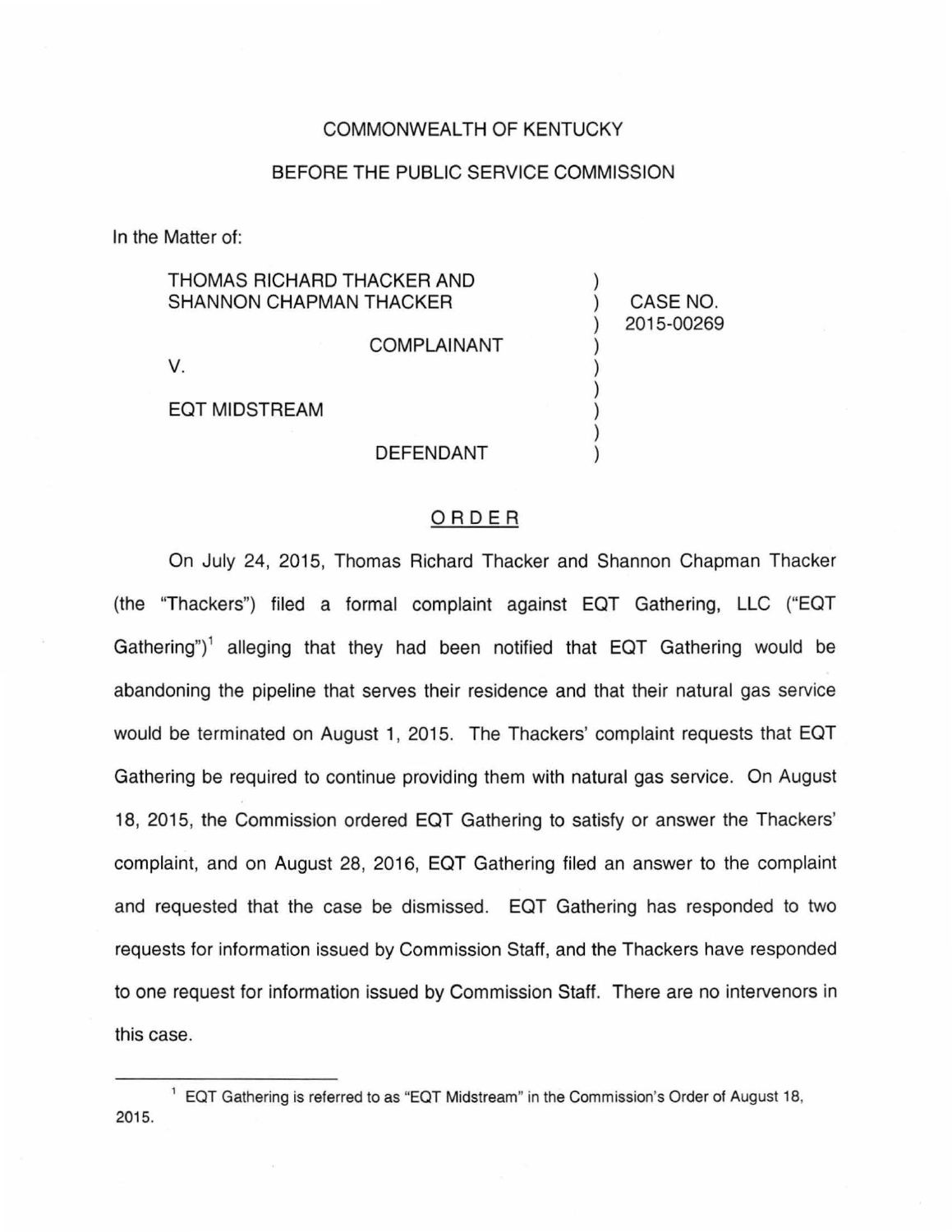At this time, the Commission finds that there is sufficient information in the record to make a decision, and unless either party requires additional opportunity to present comments or requests a formal evidentiary hearing, this matter should stand submitted for a decision.

IT IS THEREFORE ORDERED that:

1. The parties shall have ten days from the date of this Order to present any comments or to request a hearing.

2. If either or both parties submit a request for hearing or comments on the complaint, the opposing party shall have ten days from the date of service of the request or comments to file a written response with the Commission.

3. Any party requesting a hearing in this matter shall, in its request, identify the issues it wishes to raise at the hearing, the witness or witnesses it intends to present, and an explanation of why a hearing on these issues is necessary.

4. If no requests for hearing or comments are received, this matter shall stand submitted on the record.

By the Commission



ATTEST: /jMathems

**Executive Director** 

Case No. 2015-00269